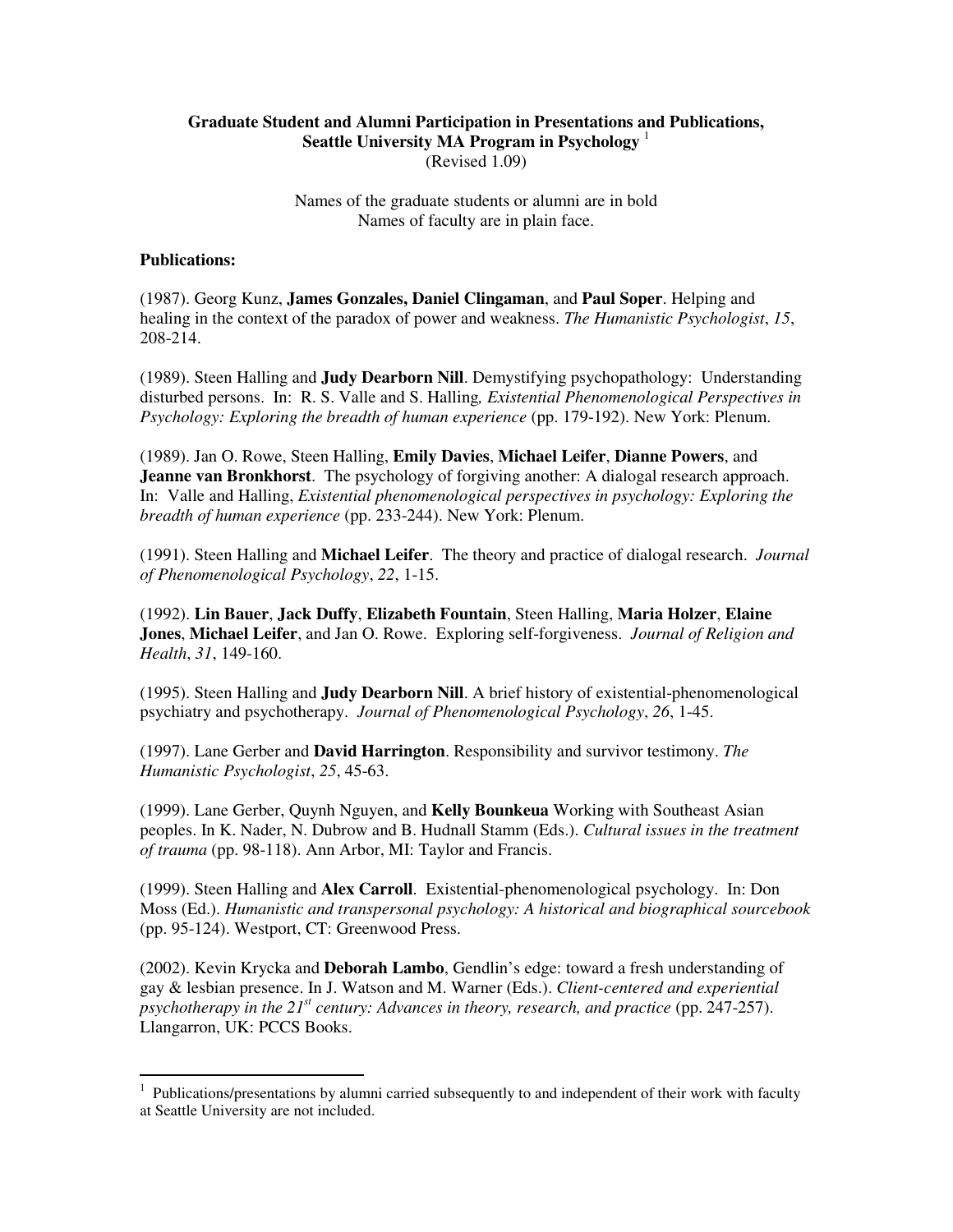(2003). **Brittney Beck**, Steen Halling, **Marie McNabb**, **Daniel Miller**, Jan O. Rowe, and **Jennifer Schulz**. Facing up to hopelessness: A dialogal phenomenological study. *Journal of Religion and Health*, *42*, 339-354.

(2005). **Brittney Beck**, Steen Halling, **Marie McNabb**, **Daniel Miller**, Jan O. Rowe, and **Jennifer Schulz**.). On navigating despair: Reports from psychotherapists. *Journal of Religion and Health*, *44*, 187-205.

(2006). Steen Halling, **Marie McNabb** and Jan O. Rowe, Existential-phenomenological psychotherapy in the trenches: A collaborative approach to serving the underserved. *Journal of Phenomenological Psychology, 37,* 171-196.

(2006). George Sayre, **Deborah Lambo**, and **Heather Navarre**. On being a couple: A dialogal inquiry. *Journal of Phenomenological Psychology*, *37*, 197-216.

(2006). **Jennifer Schulz**. Pointing the way to discovery: Using a creative writing approach. *Journal of Phenomenological Psychology*, *37*, 217-240.

(2006). Steen Halling, **Michael Leifer**, and Jan O. Rowe. The emergence of the dialogal approach: In C. T. Fischer (Ed.). *Qualitative research methods for psychologists: Introduction through empirical studies* (pp.173-212)**.** New York: Academic Press.

## **Presentations**:

(1985). Steen Halling, **Emily Davies**, and **Jeanne van Bronkhorst**. Prolegomenon to a psychological study of forgiveness. Paper presented at the International Human Science Research Conference, University of Alberta at Edmonton. May.

(1985). Jan O. Rowe, **Michael Leifer**, and **Diane Powers**. Reflections on forgiving another: A phenomenological study. Paper presented at the International Human Science Research Conference, University of Alberta at Edmonton. May.

(1986). George Kunz, **Daniel Clingaman**, **James Gonzales**, and **Paul Soper**. Helping and healing in the context of the paradox of power and weakness. Paper presented at the International Human Science Research Conference. University of California, Berkeley. May.

(1986). **Michael Leifer**. The dialogal method in phenomenological research. Paper presented at the International Human Science Research Conference. University of California, Berkeley. May.

(1986). Jan O. Rowe, Steen Halling, **Emily Davies**, **Enrico Gnaulati**, **Diane Powers**, **Jeanne van Bronkhorst**, and **Eva Usadi**. Self-forgiveness: A phenomenological study of experiencing forgiveness. Paper presented at the International Human Science Research Conference, University of California, Berkeley. May.

(1987). George Kunz, **Daniel Clingaman**, **Renee Hulet**, **Richard Kortsep**, **Bruce Kugler**, and **Myung-Sook Park**. A dialogal phenomenological study of humility. Paper Presented at the International Human Science Research Conference. Ottawa, Canada. May.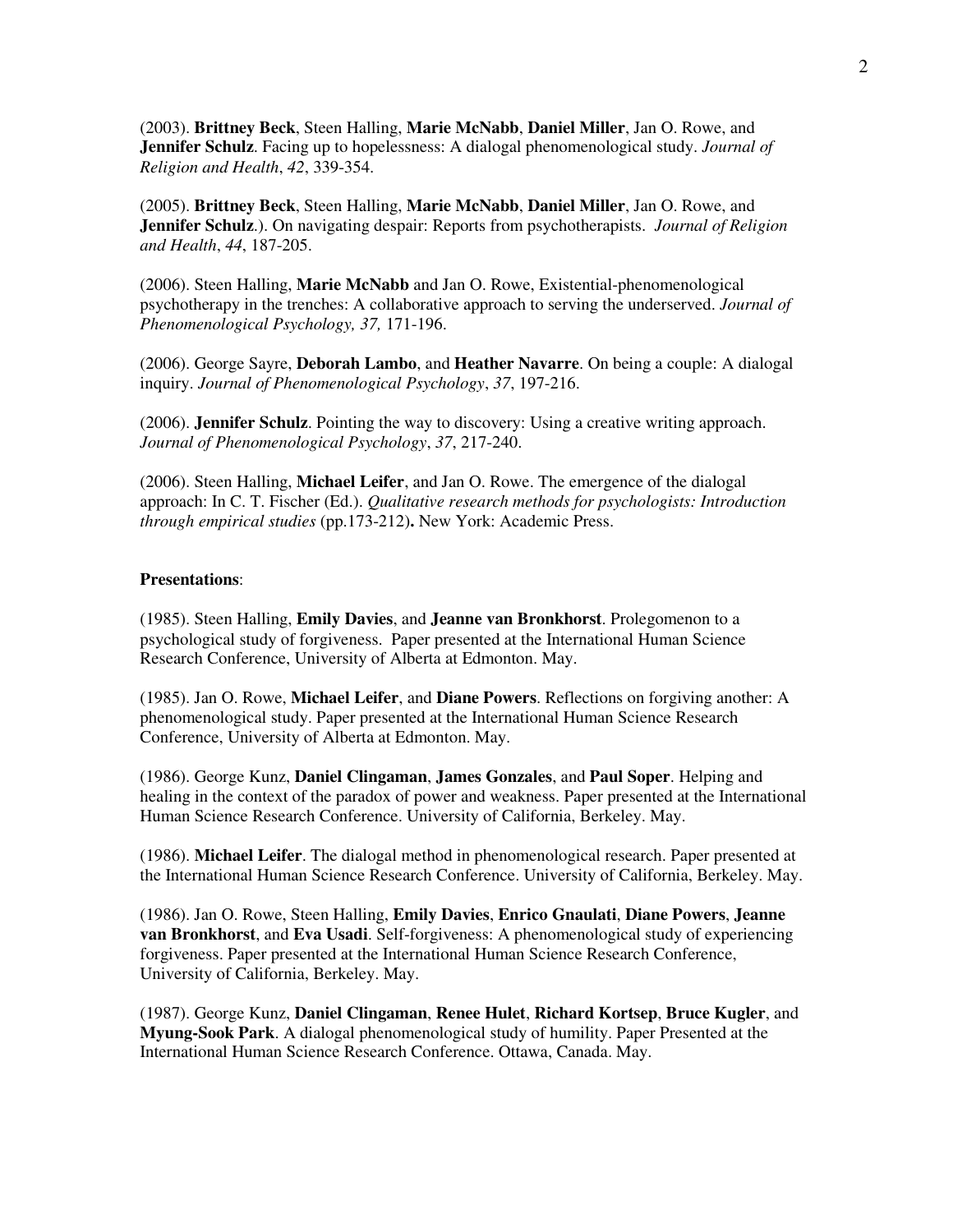(1989). **Lin Bauer**, **Jack Duffy**, **Elizabeth Fountain**, Steen Halling, **Maria Holzer**, **Elaine Jones**, **Michael Leifer**, and Jan O. Rowe. Exploring self-forgiveness. Paper presented at the International Human Science Conference, University of Aarhus, Denmark. August.

(1990). Steen Halling, **Michael Leifer**, and Jan O. Rowe. Exploring the world of activism: The tension between struggle and compassion. Paper presented at Ninth International Human Science Research Conference, Laval University, Quebec, Canada. June.

(1992). Steen Halling, **Kathleen Pape**, and Jan O. Rowe. When injustice cannot be ignored: Living as a social activist. Paper presented at the International Human Science Research Conference, Oakland University, Michigan. June.

(1993) **Janice Holt**, Kevin Krycka, and **Deborah Lambo**. From creativity to pathology. Paper presented at the International Human Science Research Conference. Groningen, Netherlands. August.

(1993). Steen Halling, **Michael Leifer**, **Kathleen Pope**, **Greg Powell**, and Jan O. Rowe. The communal ethic implicit in dialogal phenomenology. Symposium presented at the Twelfth International Human Science Research Conference. Groningen, Netherlands.

(1994). Lane Gerber, **Kim Powers**, and Roeun Sam. Survivor as teacher. Paper presented at the International Society for Trauma Stress Studies. Chicago, Illinois. November.

(1994). Steen Halling, **Michael Leifer**, and Jan O. Rowe. What being held hostage tells us about being human. Paper presented at the Thirteenth International Human Science Research Conference, West Hartford, Connecticut. June.

(1996). Lane Gerber and **David Harrington**. Responsibility and survivor trauma. Paper presented at the International Human Science Research Conference, Halifax, Nova Scotia, August.

(1997). Lane Gerber and **David Harrington**. Murdered compassion. Paper presented at the International Human Science Research Conference, Trondheim, Norway. August.

(1998). Lane Gerber and **David Harrington**. Levinas in the clinic. Paper presented at the International Human Science Research Conference, Sheldon Jackson College, Sitka, Alaska, June.

(1999). Kevin Krycka and **Deborah Lambo**. Gay experience & Gendlin's edge. International Human Science Research Conference. Sheffield, England. July

(1999). **Kathleen Pape**. Death, grace, and transformation: The experience of losing a sibling in adulthood. Presentation given at International Human Science Research Conference. Sheffield, England. July

(2000). Kevin Krycka and **Deborah Lambo**. Gendlin's edge: Toward a fresh understanding of gay & lesbian presence. Presentation given at Fifth International Conference on Client-Centered and Experiential Psychotherapy. Chicago, Illinois. June